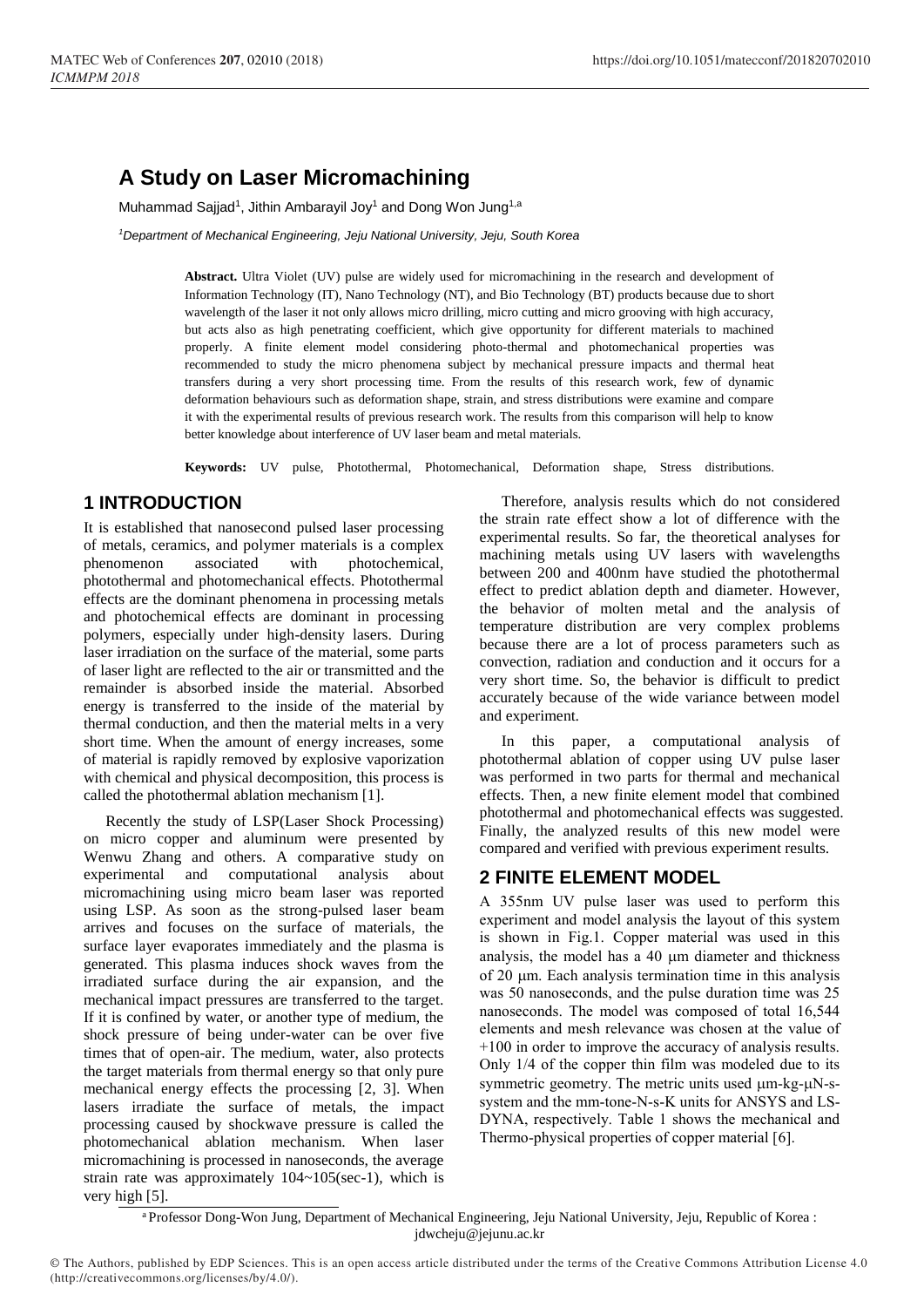

**Figure 1.** Schematics of Galvano scanner and work table.

At first, transient thermal analysis and static structure analysis of thermal stress was performed in one coupled environment of ANSYS Workbench, and then explicit dynamic analysis was introduced from the result of ANSYS, and finally executed as finite element analysis tool using LS-DYNA program. The FEM analysis procedure is shown in Fig. 2

|           | Table 1. Mechanical and Thermo-Physical Properties of Copper |
|-----------|--------------------------------------------------------------|
| Material. |                                                              |

| Density ( $kg/m3$ )                                            | 8,300                 |
|----------------------------------------------------------------|-----------------------|
| Elastic Modulus (Pa)                                           | $1.1 \times 10^{11}$  |
| $\mathbf{v}$ (Poisson's ratio)                                 | 0.34                  |
| Yield Strength (Pa)                                            | $2.8 \times 10^8$     |
| Thermal Conductivity $\frac{W}{m}$<br>Isotropic<br>$\rm ^{o}C$ | 401                   |
| Specific Heat( $J/kg$ $^oC$ )                                  | 385                   |
| Coefficient of Thermal Expansion( ${}^{\circ}C^{-1}$ )         | $1.85 \times 10^{-5}$ |
| Reference Temperature( ${}^{\circ}C$ )                         | 22                    |



**Figure 2.** FEM analysis procedures

**2.1 Photomechanical Analysis**

The photomechanical analysis model was considered under the following assumptions:

- The impact pressure wave is uniaxial and planar.
- The pressure produced due to the laser pulse is uniform.
- The material obeys the Von-Misses yielding criterion.
- The viscous effect is ignored.

The Cowper-Symonds relation was used in this analysis model when considering the strain rate effect in pulse laser processing. The relation equation was the constitutive equation of the copper material, represented by multiplying the strain hardening by the strain rate hardening. The peak pressure, 3,350 MPa, generated by the expansion of plasma was referenced by previous research.

#### **2.2 Photo-thermal Analysis**

From the results of transient thermal analyses, the distribution of temperature, heat flux, and other thermal quantities were determined over the total analysis time. In order to obtain more accurate transient analysis simulating real phenomena, it was very important to input the quantity of heat flux by introducing the graph of the relationship between heat flux and time for each time period. Initial temperature conditions could be adapted as uniform or non-uniform thermal condition, but the temperature of the copper surface was assumed as room temperature of  $22^{\circ}$ C in this analysis model because only single pulsed ablation was considered in this analysis.

The absorption of copper is assumed at approximately 70 percent when the laser wavelength  $(\lambda)$  was 355 nm. Heat flux was applied and represented as distributed thermal load and transfer heat flow per area and time. The positive value means that energy will come into the model, while the negative means that energy will come out of the model. The values of thermal conductivity, density, and specific heat of copper material had to be defined for a transient thermal analysis. Thermal conductivity was assumed as isotropic in this model. The thermo-physical properties of copper are shown in Table 2.

## **3 EXPERIMENT AND ANALYSIS RESULTS**

#### **3.1. Photo-thermal and Photomechanical Analysis Results**

Thermal stress distributions and dilated deformation were obtained through photo-thermal analysis as shown in Fig. 3. The surrounding of the dent was raised up about 0.09 m because of thermal expansion. The scale was magnified to easily identify the raised part as shown in Figure 3. The impact pressure analysis was accomplished after introducing the results of thermal analysis, including the raised surface geometry data, and the analysis procedure was coupled with ANSYS and LS-DYNA programs. With laser shock waves analysis, the pressure wave generated during the pulse time of 25 nanoseconds strongly impacted the surface and then a dent was formed with a very small area.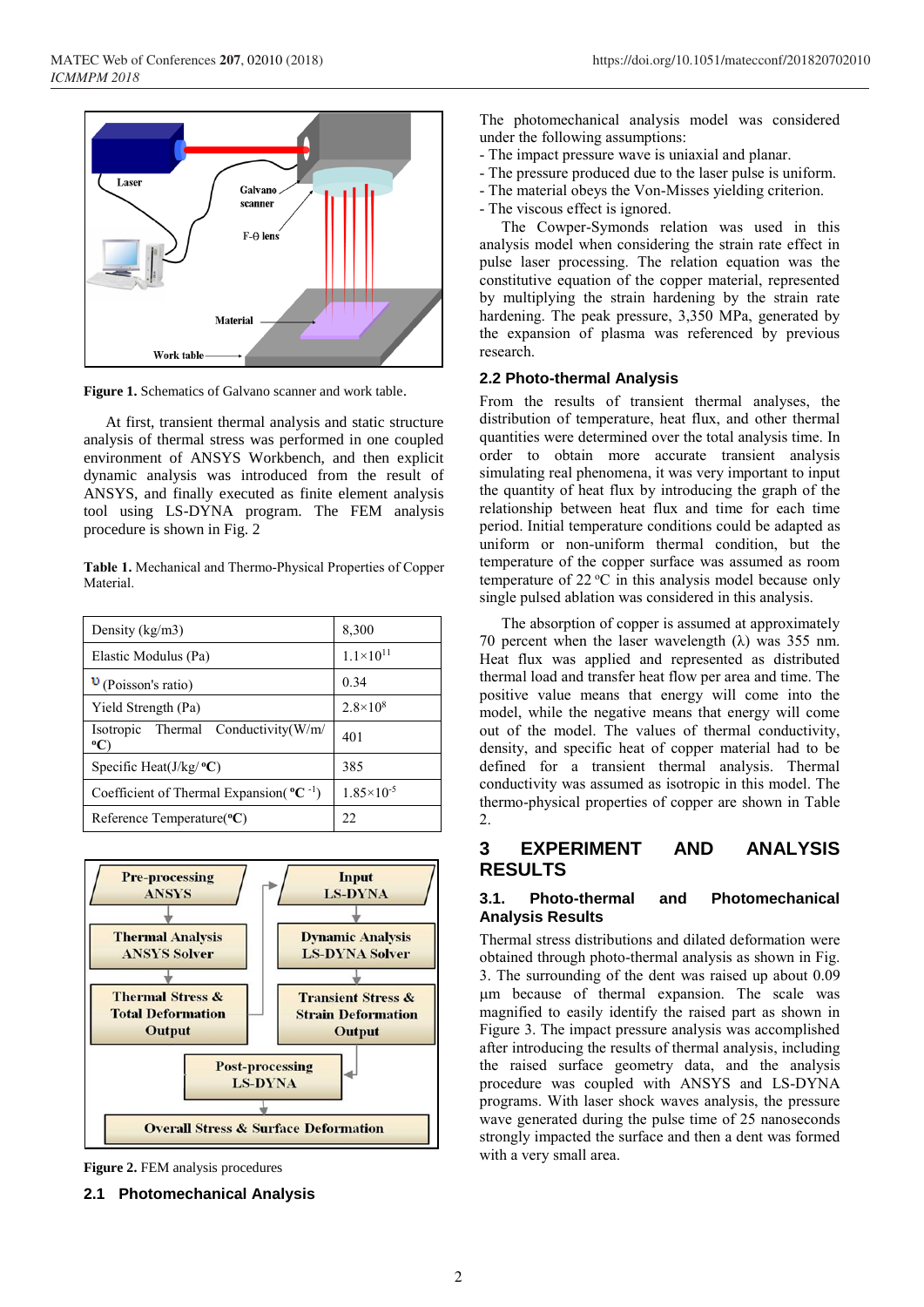

**Figure 3.** Total deformation of dilatational surface.

#### **3.2 Photomechanical Analysis Results without the strain rate effect**

The effective von-Mises stress and plastic strain distribution, ignoring the strain rate effect, are shown in Figs.4. After 50 nanoseconds, pressure of 500 MPa was calculated in the model. It was also found that the dent diameter and depth was about 16  $\mu$ m and 7.24  $\mu$ m, respectively. The burr height around the dent was measured at about 1.5 µm. The analysis model without strain rate effect was more locally deformed than the experimental results on the surface of the laser beam focused area.



**Figure 4** Effective stress (v-m) distributions for copper without the strain rate effect

#### **3.2 Photomechanical Analysis Results with the strain rate effect**

Figure 5 show the effective von-Mises stress and plastic strain distribution with the strain rate effect. After 50 nanoseconds, 3,500 MPa of pressure was calculated in the model. In this case the diameter and depth of the dent was about  $11.9 \mu m$  and  $0.64 \mu m$ , respectively. If the strain rate increases, the fracture time and the strength of material increase because of the strain-rate hardening effect. The maximum stress in the model considering the strain rate effect was higher than non-considering model, and the burr around the dent was barely observed, despite strong laser pressure. Deformation energy from the laser shock wave was absorbed over the whole material. The SEM picture of the real dent processed by LSP was also compared with two FE analysis models, with and without strain-rate effect. When compared and measured between the analysis and experimental results, the proposed model considering strain rate effect was more effective in predicting micro dent shape processed by laser shock wave.



**Figure 5.** Effective stress (v-m) distributions for copper with the high strain rate effect

#### **3.3 Experiment Results**

SEM pictures of experimental results of thin copper sheets with respect to the change in fluence of the 355nm UV laser are shown in Figure 6. When processed at a fluence of 0.23 J/cm<sup>2</sup>, the middle part irradiated and melted by the laser beam was raised up a little as shown in Fig. 6(a). The small crater in the middle of the raised part, as shown in Fig. 6 (b), was created when processed with the fluence of 0.8 J/cm<sup>2</sup> . That is, the threshold energy capable of removing the metal can be determined as a fluence of 0.8 J/cm<sup>2</sup> . Small crown-like craters formed by copper melted and pushed out were shown with the fluence of  $13.56$  J/cm<sup>2</sup> as shown in Fig. 6 (c). Generally, photo-thermal ablation provided the thermal expansion of material at low laser fluence, which was almost near to threshold energy. On the other hand, the burr consisted of particles oxidized by both re-solidification of the melt and re-condensation of evaporated material, which were remained near the crater hole at the high fluence. In this paper, the coupled analysis model was introduced with a fluence of 0.8 J/cm<sup>2</sup> to compare with simulated and experimental dent shapes.



**Figure 6.** SEM photos of copper processed by UV laser under the fluence of (a) 0.23 J/cm2 , (b) 0.8 J/cm2 , and (c) 13.56 J/cm2 with 30 shots, respectively